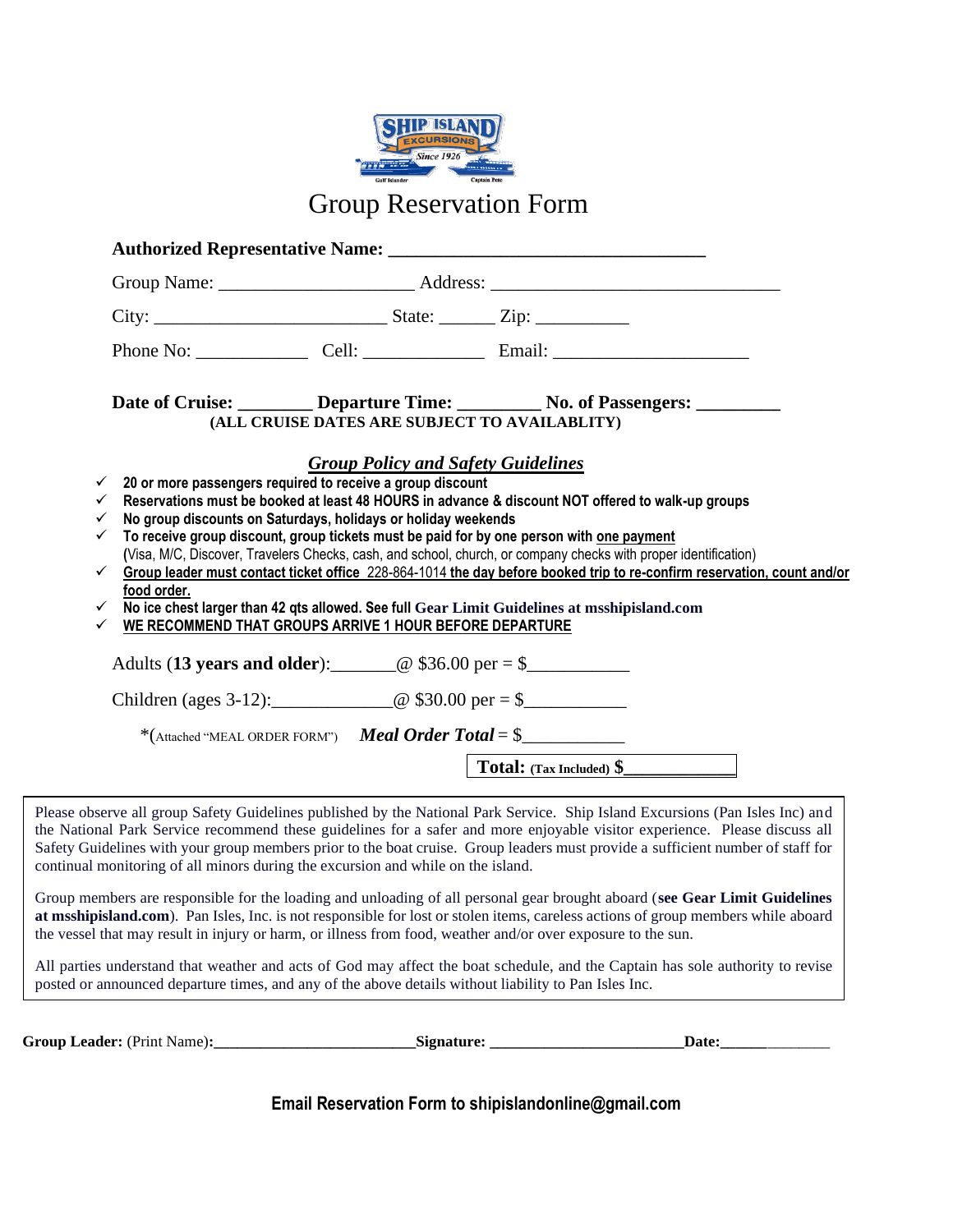

# **Group Food Order Form**

Groups of 20 or more (with a group agreement) may pre-order food from the island snack bar. Please complete this order form and fax in with your group reservation. Because our snack bar is located on an island, **changes** to the food order must be made **48 hours in advance**.

**Please fax Group Food Order with your Group Reservation Form to (228) 864-3797.**

| * <u>NOTE:</u> GROUP FOOD ORDER MUST BE PAID FOR WHEN GROUP ADMISSION TICKETS ARE PURCHASED. INDIVIDUAL<br>MEAL TICKETS WILL BE GIVEN TO THE GROUP LEADER AT TIME OF PURCHASE & ARE REDEEMABLE AT THE ISLAND |
|--------------------------------------------------------------------------------------------------------------------------------------------------------------------------------------------------------------|
|                                                                                                                                                                                                              |
|                                                                                                                                                                                                              |
| Hamburger, Bag of Chips & a 20 oz. fountain drink w/ Souvenir Cup: ______@ \$8 Total = \$____________                                                                                                        |
| Total Amount Due (Tax Included): \$                                                                                                                                                                          |
|                                                                                                                                                                                                              |
|                                                                                                                                                                                                              |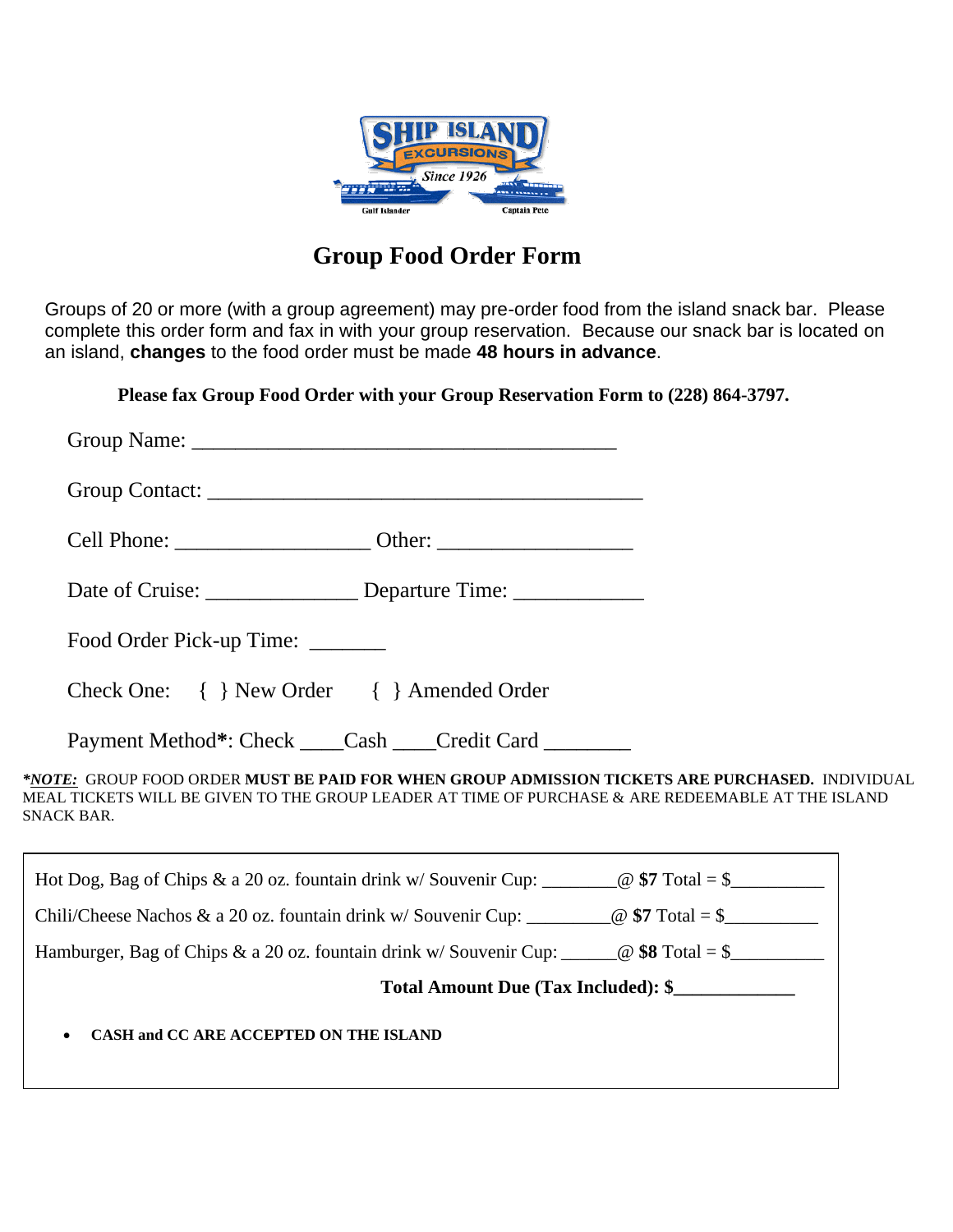Gulf Islands National Seashore

Mississippi

**National Park Service** U.S. Department of the Interior



#### **Gulf Islands National Seashore 3500 Park Road Ocean Springs, Mississippi 39564**

### **SHIP ISLAND GROUP GUIDELINES AND SAFETY REQUIREMENTS**

Welcome!

West Ship Island is part of Gulf Islands National Seashore and is managed by the National Park Service. Groups visiting West Ship Island are in for a day of fun and discovery. During your visit we will be counting on you to help us provide a safe and rewarding experience for all involved.

To make your visit enjoyable and safe as possible, please follow these guidelines.

#### **BEFORE DEPARTURE:**

• Group leaders must make reservations for group tours of historic Fort Massachusetts due to limited staffing. Reservations must be made at least two weeks in advance of your departure to the island. To make a reservation, group leaders can call the Division of Resource Education **(850)934-2618,** or by fax or mail to:

> Gulf Islands National Seashore 1801 Gulf Breeze Parkway Gulf Breeze, Florida 32563 Fax: (850)932-9654

Once the reservation is received, park staff will attempt to accommodate the requested group fort tour and send a confirmation.

- **All groups of children (including senior high school) must have parental or chaperone supervision at all times. One chaperone is required for every 10 children or teenagers.**
- Available on request is a self-guided activity booklet, I.S.L.A.N.D., designed by park rangers to introduce you and your students to the barrier islands. This booklet is targeted at the fourth grade level. You can also download this booklet from our website: **<http://www.nps.gov/guis/forteachers/curriculummaterials.htm>**
- Your group will be outside for 4 to 8 hours exposed to hot, humid, rainy, and semitropical conditions. Please make sure you have adequate sunscreen, water, shoes, hats, and rain gear for each individual member.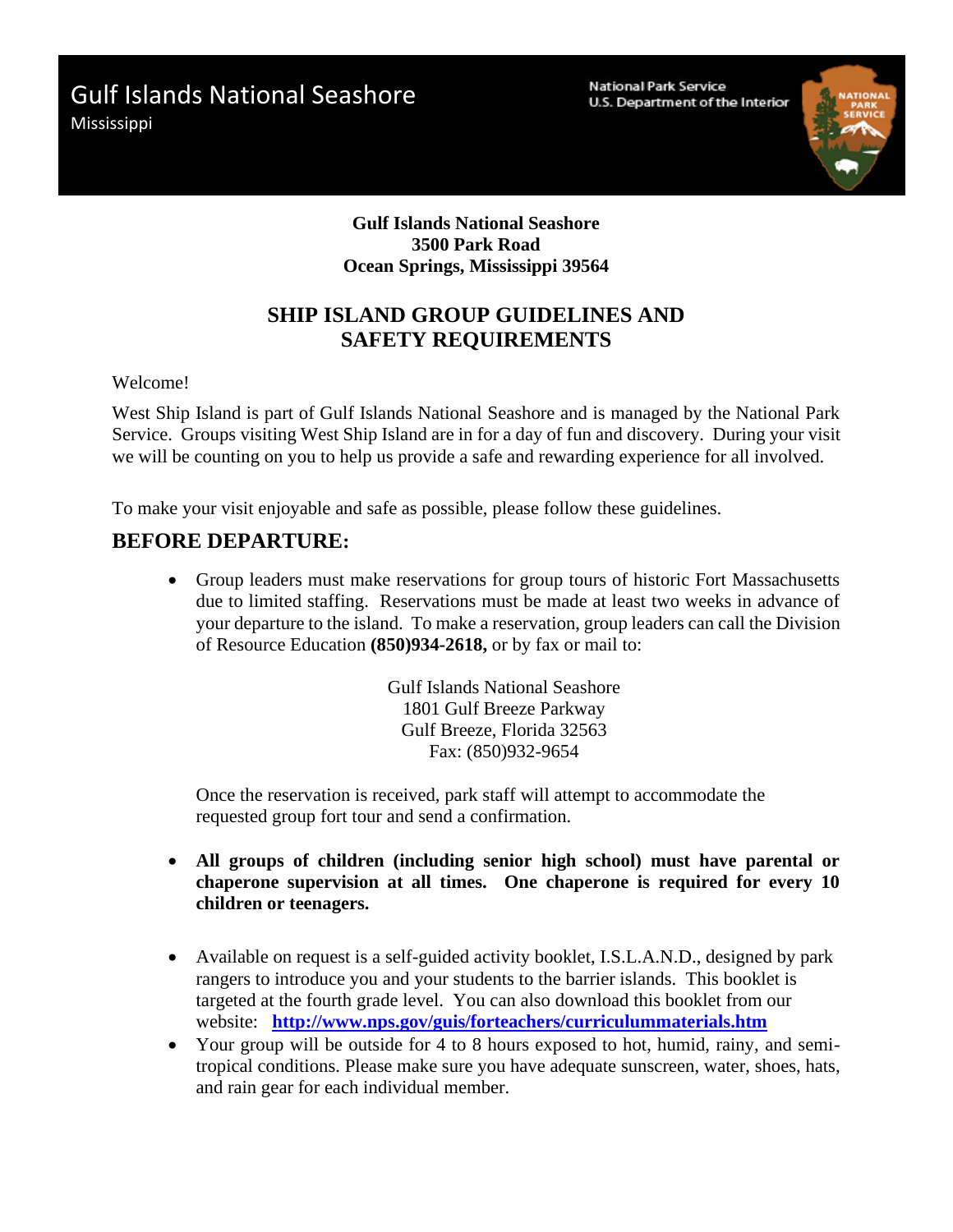- The Ship Island Excursion ferry is located at the Gulfport Small Craft Harbor on the corner of Highway 90 and Highway 49.
- You can pack a lunch or buy lunch on the island. Snack bars are located on the boat and on the island. A limited number of covered picnic tables are located on the North and South beach. **Glass bottles are prohibited on the island!**
- Groups should arrive early to board the boat 15 minutes before departure time.
- Group leaders should confirm return departure times with the Boat Captain.
- Do not over pack or bring large items. Once on Ship Island, passengers must cross a 1/3-mile long boardwalk before arriving at the popular Gulf beaches.
- Lifeguards may not be on duty at the designated swim area.
- Most of West Ship Island's facilities are accessible. If a wheelchair is needed, please contact a crew member or park ranger on the boat. A beach wheelchair is also available on the island. The user may need help in operating this chair across sand.

#### **AFTER BOARDING SHIP ISLAND FERRY BOAT:**

- Group leaders must be attentive towards their students while riding the boat. Children should not roam the boat unattended. Advise children not to lean over the handrails, run on the boat, or stand in the seats. Always use handrails when using the stairs.
- Restrooms and drinking fountains are available on the passenger ferries.
- Students may be tempted to feed seagulls and other shorebirds during the cruise. These birds need their own natural food to survive. Please save the human food for human consumption. It is illegal to feed the birds within one mile of the island
- Please stow ice chests and gear on main deck or under seats. Do not carry to upper deck.
- While aboard the ferry, notify a staff member or the Boat Captain of any problems. Crewmembers can be identified by the blue or white shirts bearing the Ship Island logo.



#### **UPON ARRIVAL AT SHIP ISLAND:**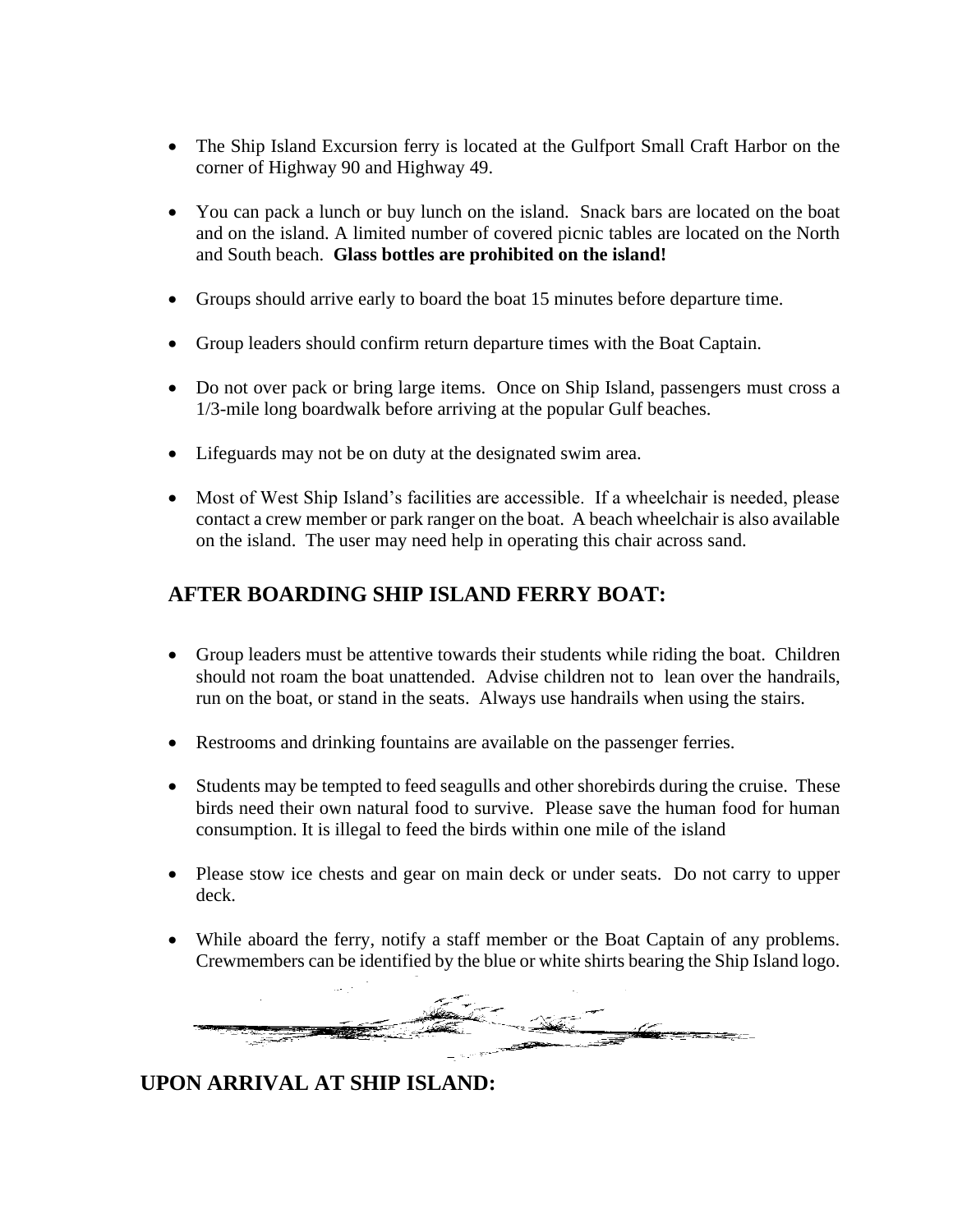- Respect and care for all living things. Remember this is a National Park and all plants and animals are protected. Please leave the wildflowers or sea oats for others to enjoy by not picking them. To keep the island's wildlife wild, please do not feed the raccoons, red-winged blackbirds, alligators, and other animals on the island. Offering human food is unhealthy for the animals and can be dangerous for you. When collecting shells, be sure hermit crabs aren't living inside. Collect uninhabited shells only. Protect nesting shore birds by staying out of posted closure areas.
- Stay on the boardwalks or along the beach. Walking on the dunes trample fragile plants that hold the sand and dune in place. Please do not walk over or through the vegetation growing on the dunes. Without dune vegetation, the next big wind storm will destroy the dune.
- Always think safety for yourself and others.
- Be cooperative and stay with the group leader. Listen to instructions from the teacher, leader or Park Ranger.
- Lifeguards may not be on duty at the designated swim area. Never swim alone. Avoid swimming on the extreme East or West ends of the island where the currents are the strongest.
- Jellyfish and stingrays make the Gulf of Mexico their home. Be attentive while in the water. While wading in the water, gently slide your feet through the sand as you walk to scare away stingrays that might be in the area
- Notify National Park Rangers, life guards or law enforcement of any injuries or emergencies that occur on the island. Ranger station is located next to Fort Massachusetts. Beach services or snack bar staff can help contact a Park Ranger when reporting an emergency.
- Report lost and found items to Park Rangers or call the National Park Service **at (228) 230-4111.**
- Hot days heat up the boardwalk and the sand on the beach. To protect your feet from burning, please wear shoes.
- Restrooms are located south of the fort along the boardwalk and by the island snack bar. **There are no restrooms inside Fort Massachusetts.**
- For your safety, keep yourself hydrated by drinking plenty of water and use sun protection.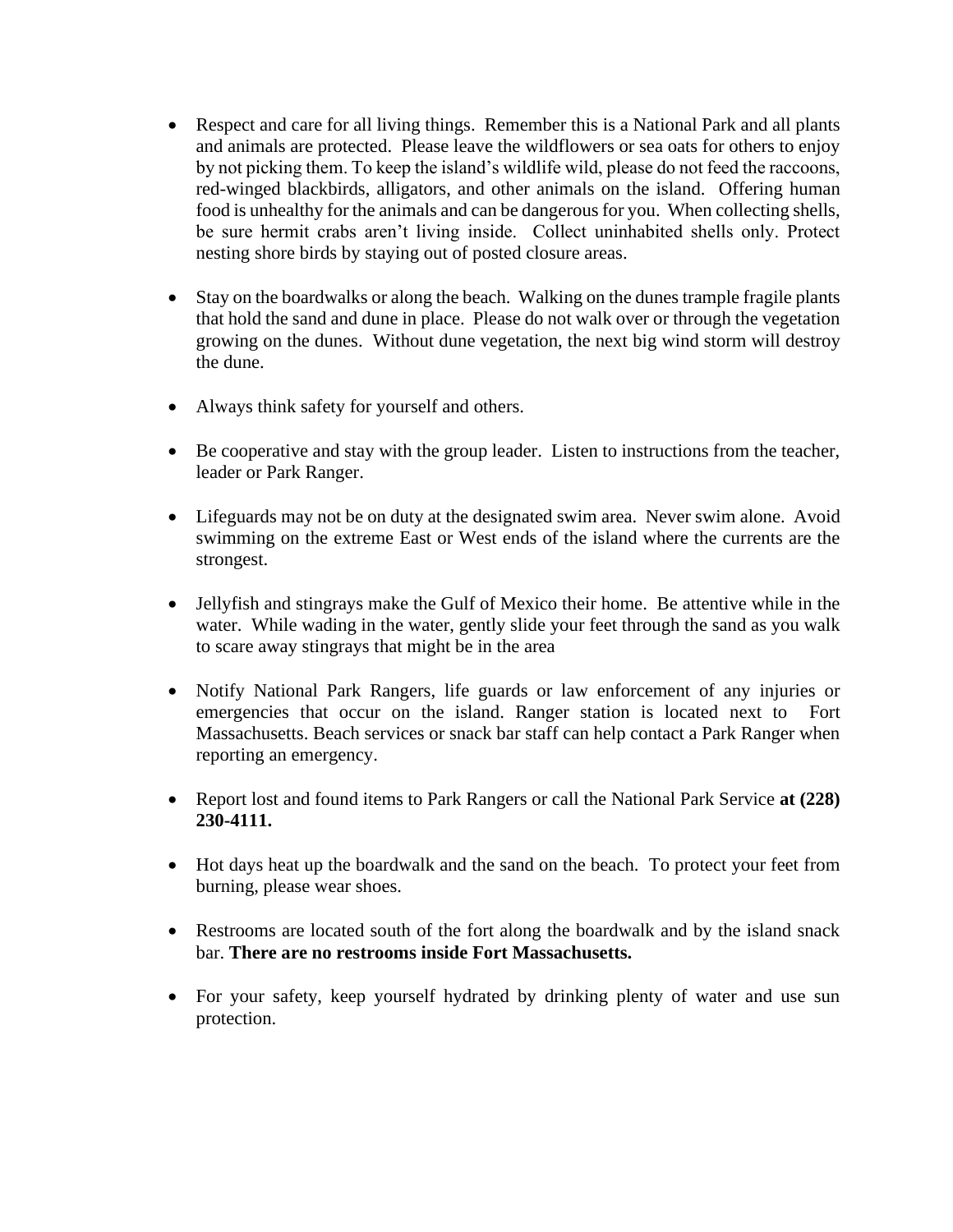

### **PICNIC TABLES:**

- A limited number of picnic tables are available on a first-come, first-serve basis. Concessioners provide umbrella and chair rentals.
- Store all food in coolers and other hard-sided containers. This will provide a deterrent to raccoons and birds helping themselves to your lunch.

## **TOURS OF FORT MASSACHUSETTS:**

- No food or drinks are allowed in the fort. The fort is a "No Smoking" area.
- Beach gear may be left along the fort's entranceway during tours, but do not block access with personal belongings. Park staff is not responsible for personal possessions left unattended.
- If you reserved a tour with a park ranger, please be on time. Schedules may include back to back tours with very brief interludes for lunch. If your group is late, do not try to join a fort tour in progress. Please respect the other visitors in the fort.
- Leaders are responsible for keeping children quiet during fort tours and for the group's actions when touring without a guide. Children may not tour Fort Massachusetts without the presence of group leaders, parents or chaperones. Be considerate of others who are visiting the fort by keeping the noise level down.
- Encourage students not to run in the fort to prevent tripping accidents.
- The fort has several dark areas inside. Remind children to be careful in these areas and watch their footing.